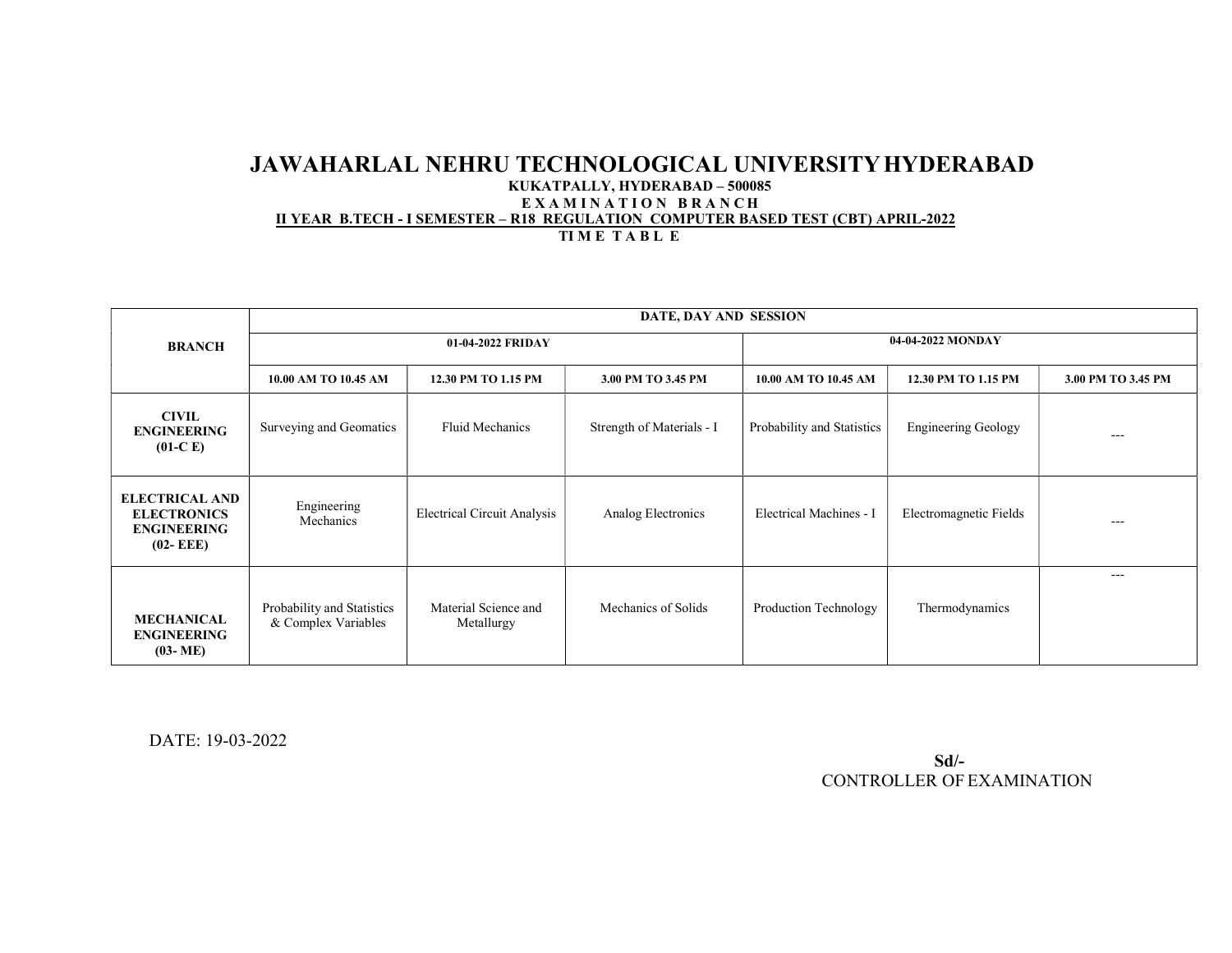## JAWAHARLAL NEHRU TECHNOLOGICAL UNIVERSITY HYDERABAD KUKATPALLY, HYDERABAD – 500085 EXAMINATION BRANCH II YEAR B.TECH - I SEMESTER – R18 REGULATION COMPUTER BASED TEST (CBT) APRIL-2022

TIME TABLE

| <b>BRANCH</b>                                                                          | DATE, DAY AND SESSION                                 |                                                   |                                                 |                                          |                                           |                    |  |
|----------------------------------------------------------------------------------------|-------------------------------------------------------|---------------------------------------------------|-------------------------------------------------|------------------------------------------|-------------------------------------------|--------------------|--|
|                                                                                        | 01-04-2022 FRIDAY                                     |                                                   |                                                 | 04-04-2022 MONDAY                        |                                           |                    |  |
|                                                                                        | 10.00 AM TO 10.45 AM                                  | 12.30 PM TO 1.15 PM                               | 3.00 PM TO 3.45 PM                              | 10.00 AM TO 10.45 AM                     | 12.30 PM TO 1.15 PM                       | 3.00 PM TO 3.45 PM |  |
| <b>ELECTRONICS</b><br>&<br><b>COMMUNICATIONS</b><br><b>ENGINEERING</b><br>$(04 - ECE)$ | Probability Theory and<br><b>Stochastic Processes</b> | Network Analysis and<br><b>Transmission Lines</b> | Digital System Design                           | Signals and Systems                      | Electronic Devices and<br>Circuits        | $---$              |  |
| <b>COMPUTER SCIENCE</b><br>&<br><b>ENGINEERING</b><br>$(05-CSE)$                       | Analog and Digital Electronics                        | Data Structures                                   | Computer Oriented<br><b>Statistical Methods</b> | Object Oriented<br>Programming using C++ | Computer Organization<br>and Architecture | $---$              |  |
| <b>ELECTRONICS AND</b><br><b>INSTRUMSNTTATION</b><br><b>ENGINEERING</b><br>$(10-EIE)$  | Electronic<br>Measurements                            | Network Theory                                    | Transducers<br>Engineering                      | Signals and Systems                      | Electronic Devices and<br>Circuits        | $---$              |  |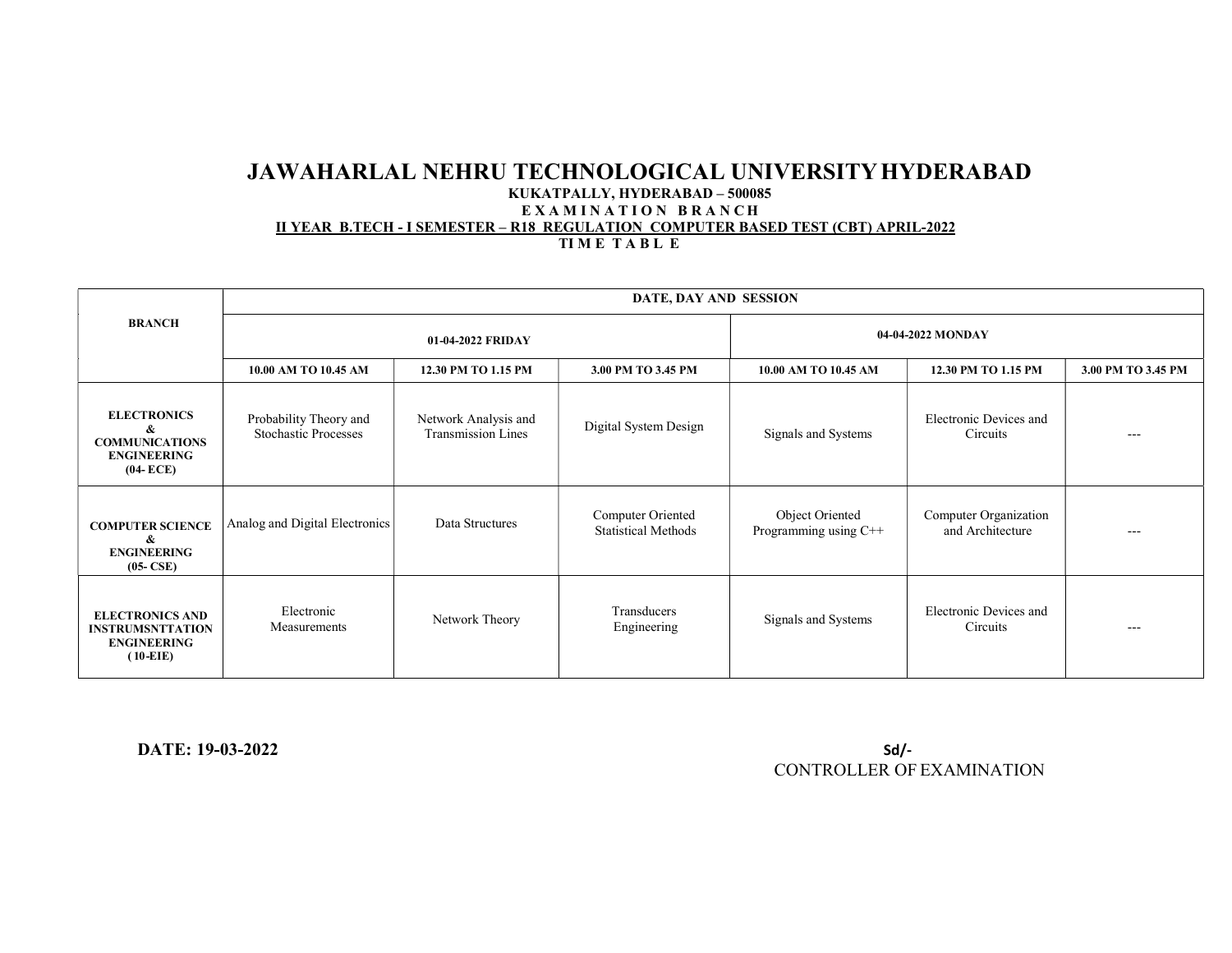#### JAWAHARLAL NEHRU TECHNOLOGICAL UNIVERSITY HYDERABAD KUKATPALLY - HYDERABAD – 500085 EXAMINATION BRANCH II YEAR B.TECH - I SEMESTER – R18 REGULATION COMPUTER BASED TEST (CBT) APRIL-2022 TIMETABLE

|                                                                              | DATE, DAY AND SESSION                                |                                    |                                                 |                                          |                                             |                          |  |
|------------------------------------------------------------------------------|------------------------------------------------------|------------------------------------|-------------------------------------------------|------------------------------------------|---------------------------------------------|--------------------------|--|
| <b>BRANCH</b>                                                                | 01-04-2022 FRIDAY                                    |                                    |                                                 | 04-04-2022 MONDAY                        |                                             |                          |  |
|                                                                              | 10.00 AM TO 10.45 AM                                 | 12.30 PM TO 1.15 PM                | 3.00 PM TO 3.45 PM                              | 10.00 AM TO 10.45 AM                     | 12.30 PM TO 1.15 PM                         | 3.00 PM TO 3.45 PM       |  |
| <b>INFORMATION</b><br><b>TECHNOLOGY</b><br>$(12-T)$                          | Analog and Digital<br>Electronics                    | Data Structures                    | Computer Oriented<br><b>Statistical Methods</b> | Object Oriented<br>Programming using C++ | Computer Organization<br>and Microprocessor | $\overline{\phantom{m}}$ |  |
| <b>MECHANICAL</b><br><b>ENGINEERING</b><br>(MECHATRONICS)<br>$(14-MECT)$     | Probability and Statistics<br>& Complex<br>Variables | Material Science and<br>Metallurgy | Mechanics of Solids                             | Thermal Science                          | Electronic Devices and<br>Circuits          |                          |  |
| <b>METALLURGY</b><br><b>AND MATERIAL</b><br><b>ENGINEERING</b><br>$(18-MMT)$ | Probability and Statistics<br>& Complex Variables    | Mineral Processing                 | Introduction to Transport<br>Phenomenon         | Physical Metallurgy                      | Materials Thermodynamics                    | $\overline{\phantom{m}}$ |  |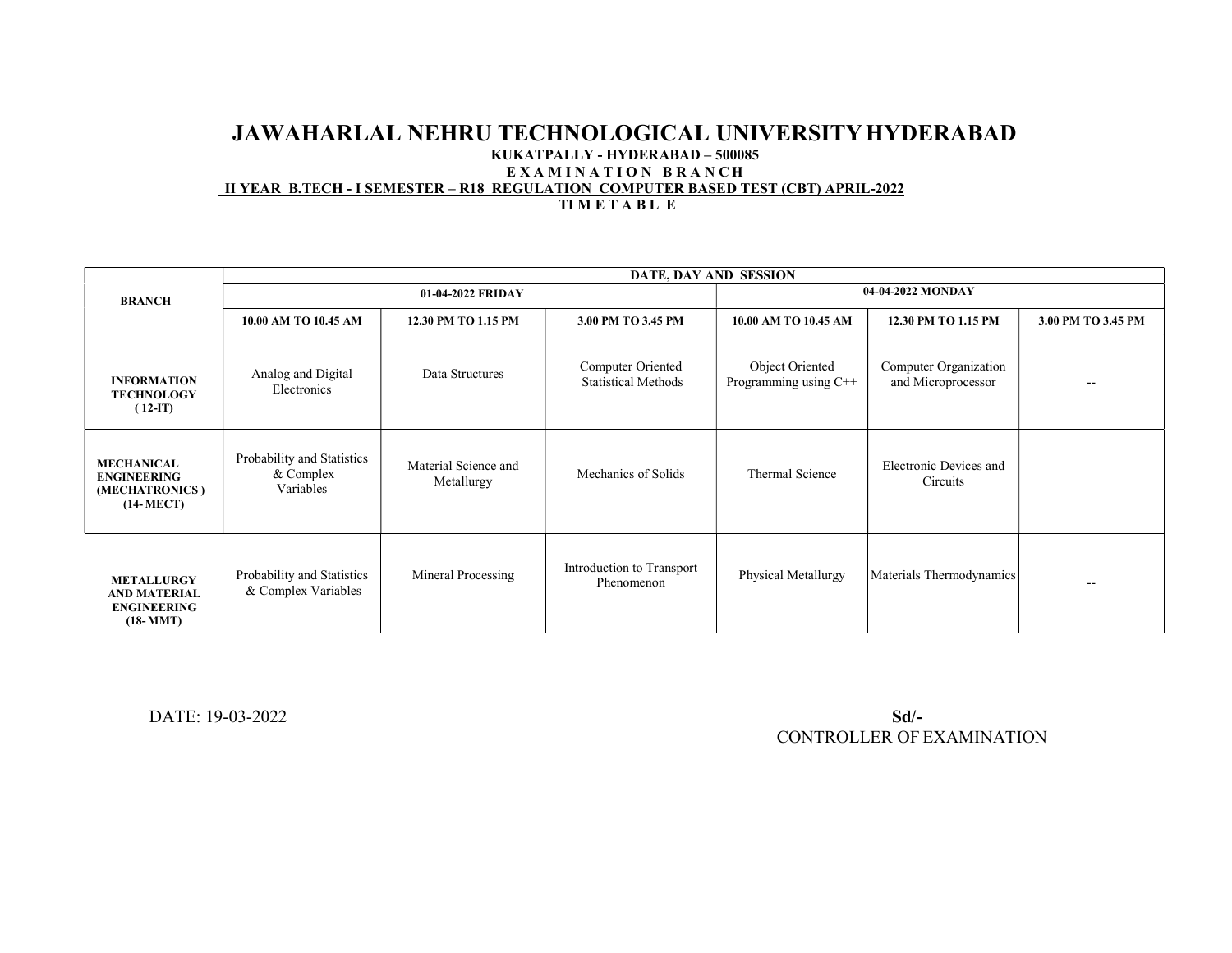# JAWAHARLAL NEHRU TECHNOLOGICAL UNIVERSITY HYDERABAD

#### KUKATPALLY - HYDERABAD – 500085

## EXAMINATION BRANCH

II YEAR B.TECH - I SEMESTER – R18 REGULATION COMPUTER BASED TEST (CBT) APRIL-2022

TI M E T A B L E

|                                                                               | DATE, DAY AND SESSION                             |                                                        |                                                  |                                                  |                                            |                                                   |  |
|-------------------------------------------------------------------------------|---------------------------------------------------|--------------------------------------------------------|--------------------------------------------------|--------------------------------------------------|--------------------------------------------|---------------------------------------------------|--|
| <b>BRANCH</b>                                                                 |                                                   | 01-04-2022 FRIDAY                                      |                                                  | 04-04-2022 MONDAY                                |                                            |                                                   |  |
|                                                                               | 10.00 AM TO 10.45 AM                              | 12.30 PM TO 1.15 PM                                    | 3.00 PM TO 3.45 PM                               | 10.00 AM TO 10.45 AM                             | 12.30 PM TO 1.15 PM                        | 3.00 PM TO 3.45 PM                                |  |
| <b>ELECTRONICS</b><br><b>AND COMPUTER</b><br><b>ENGINEERING</b><br>$(19-ECM)$ | Analog and Digital<br>Electronics                 | Data Structures                                        | Signals, Systems and<br><b>Signal Processing</b> | Object Oriented<br>Programming using<br>$C++$    |                                            | <b>Business Economics</b><br>& Financial Analysis |  |
| <b>AERONUTICAL</b><br><b>ENGINEERING</b><br>$(21-AE)$                         | Probability and Statistics<br>& Complex Variables | Basic Electrical and<br><b>Electronics Engineering</b> | Theory of Structures                             | Fluid Mechanics and<br>Hydraulics                | Aerodynamics - I                           |                                                   |  |
| <b>MINING ENGG.</b><br>$(25-MIE)$                                             | Probability and Statistics<br>& Complex Variables | Development of Mineral<br>Deposits                     | Mechanics of Solids                              | Fluid Mechanics and<br><b>Hydraulic Machines</b> | Mine Surveying                             |                                                   |  |
| <b>PETROLIUM</b><br>ENGG.<br>$(27-PTME)$                                      | Probability and Statistics<br>& Complex Variables | Surveying and Offshore<br><b>Structures</b>            | General Geology                                  | <b>Chemical Process</b><br>Calculations          | Business Economics &<br>Financial Analysis |                                                   |  |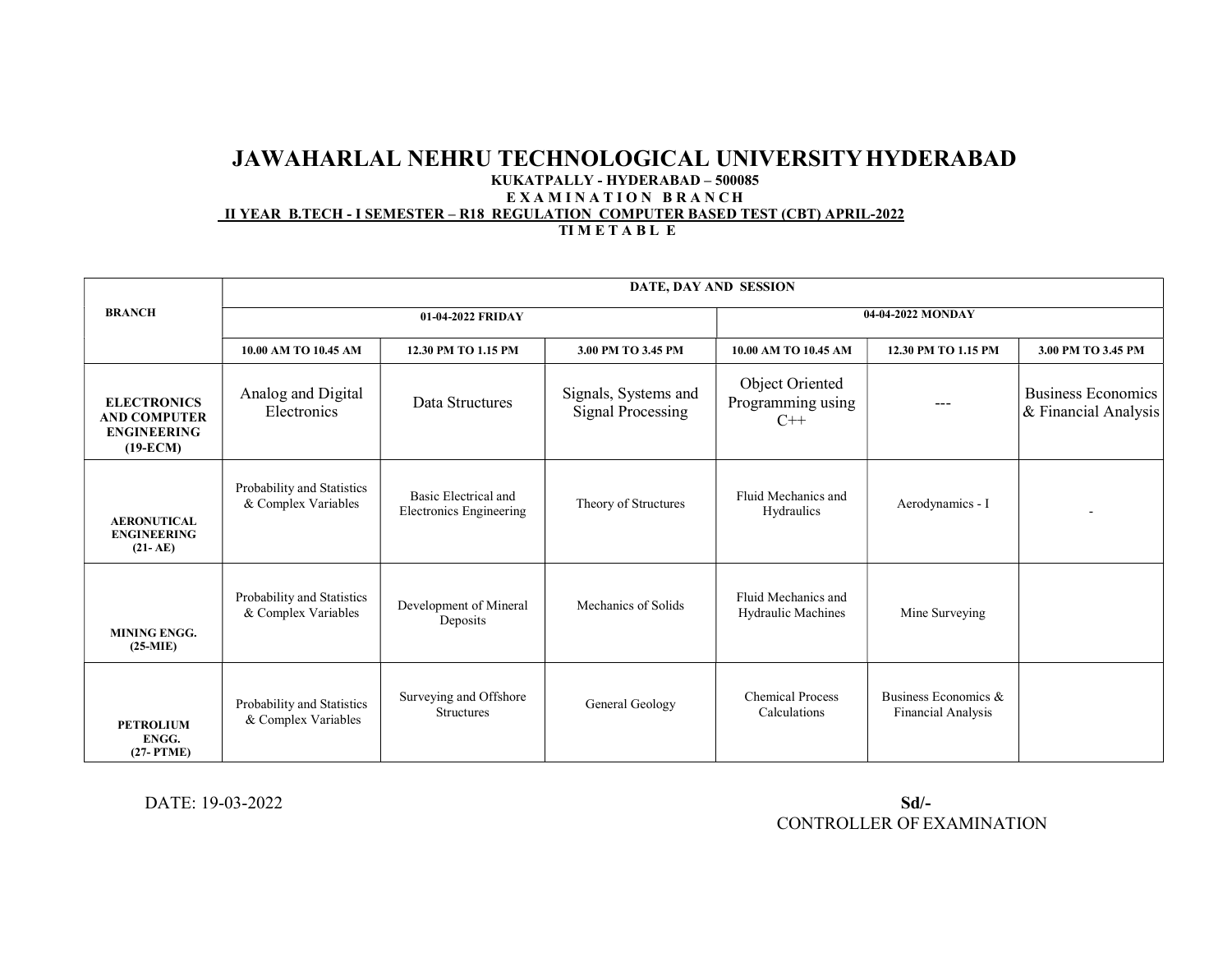### JAWAHARLAL NEHRU TECHNOLOGICAL UNIVERSITY HYDERABAD KUKATPALLY - HYDERABAD – 500085 EXAMINATION BRANCH II YEAR B.TECH - I SEMESTER – R18 REGULATION COMPUTER BASED TEST (CBT) APRIL-2022 TIMETABLE

|                                                                                           | DATE, DAY AND SESSION           |                     |                                         |                           |                                               |                                                     |  |
|-------------------------------------------------------------------------------------------|---------------------------------|---------------------|-----------------------------------------|---------------------------|-----------------------------------------------|-----------------------------------------------------|--|
| <b>BRANCH</b>                                                                             |                                 | 01-04-2022 FRIDAY   |                                         | 04-04-2022 MONDAY         |                                               |                                                     |  |
|                                                                                           | 10.00 AM TO 10.45 AM            | 12.30 PM TO 1.15 PM | 3.00 PM TO 3.45 PM                      | 10.00 AM TO 10.45 AM      | 12.30 PM TO 1.15 PM                           | 3.00 PM TO 3.45 PM                                  |  |
| <b>COMPUTER</b><br><b>SCIENCE AND</b><br><b>BUSINESS</b><br><b>SYSTEMS</b><br>$(32-CSBS)$ | Discrete Structures             | Data Structures     | Computational statistics                | <b>Python Programming</b> | Computer<br>Organization and<br>Architecture  | <b>Business Economics</b><br>$&$ Financial Analysis |  |
| <b>COMPUTER SCIENCE</b><br><b>INFORMATION</b><br><b>TECHNOLOGY</b><br>$(33-CSIT)$         | Discrete Structures             | Data Structures     | Computational statistics                | <b>Python Programming</b> | Computer<br>Organization and<br>Architecture  | <b>Business Economics</b><br>$&$ Financial Analysis |  |
| <b>INFORMATION</b><br><b>TECHNOLOGY AND</b><br><b>ENGINEERING</b><br>$(34-ITE)$           | Analog & Digital<br>Electronics | Data Structures     | Statistical Methods for<br>Data Science | <b>Python Programming</b> | Computer<br>Organization<br>& Microcontroller | ---                                                 |  |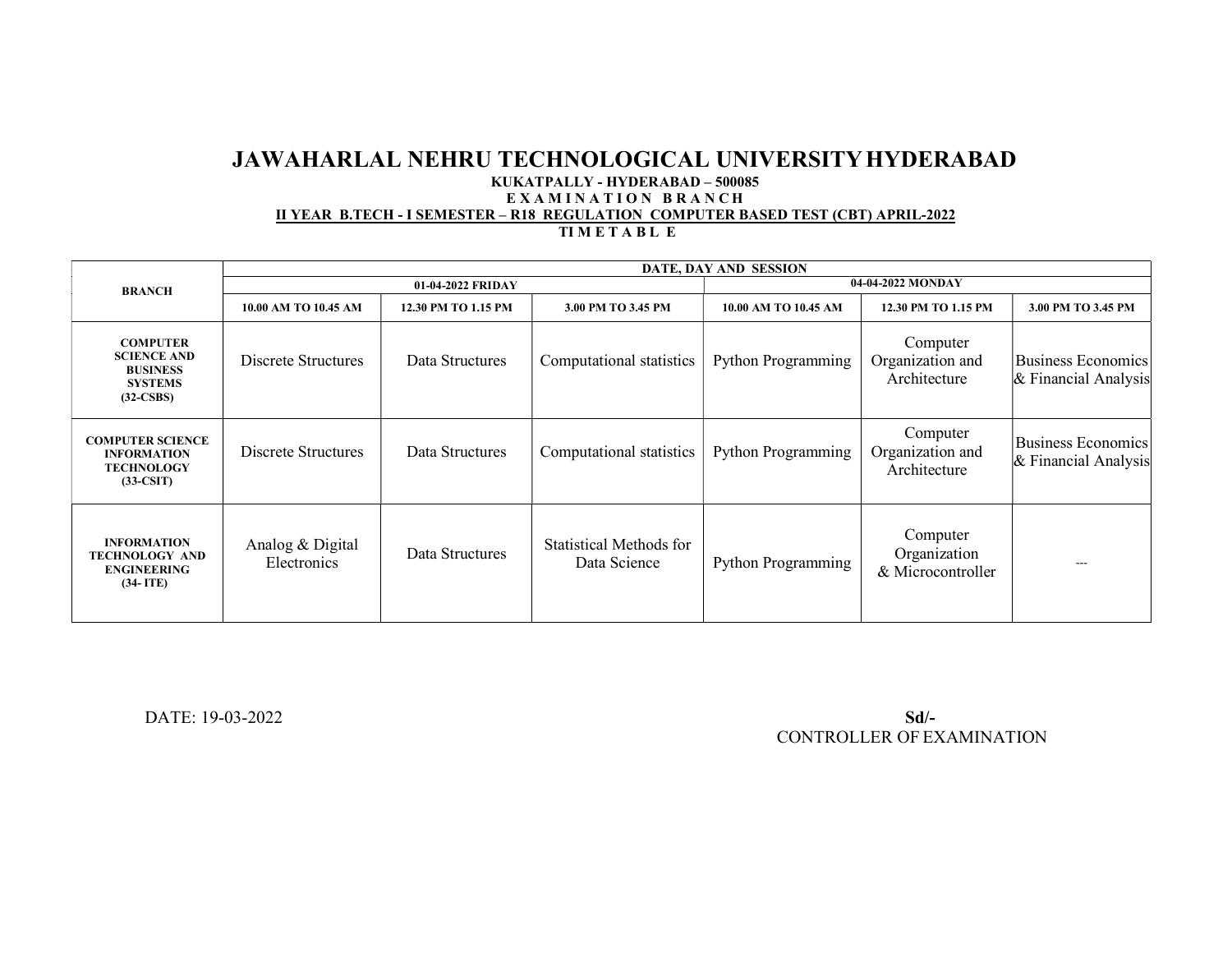## JAWAHARLAL NEHRU TECHNOLOGICAL UNIVERSITY HYDERABAD KUKATPALLY - HYDERABAD – 500085 EXAMINATION BRANCH II YEAR B.TECH - I SEMESTER – R18 REGULATION COMPUTER BASED TEST (CBT) APRIL-2022 TIMETABLE

|                                                                                                                                                    | DATE, DAY AND SESSION             |                     |                                                    |                           |                                              |                                                   |  |
|----------------------------------------------------------------------------------------------------------------------------------------------------|-----------------------------------|---------------------|----------------------------------------------------|---------------------------|----------------------------------------------|---------------------------------------------------|--|
| <b>BRANCH</b>                                                                                                                                      | 01-04-2022 FRIDAY                 |                     |                                                    | 04-04-2022 MONDAY         |                                              |                                                   |  |
|                                                                                                                                                    | 10.00 AM TO 10.45 AM              | 12.30 PM TO 1.15 PM | 3.00 PM TO 3.45 PM                                 | 10.00 AM TO 10.45 AM      | 12.30 PM TO 1.15 PM                          | 3.00 PM TO 3.45 PM                                |  |
| <b>COMPUTER</b><br><b>ENGINEERING</b><br><b>(SOFTWARE)</b><br><b>ENGINEERING)</b><br>$(56-CE(SE))$                                                 | Analog and Digital<br>Electronics | Data Structures     | Computer<br><b>Oriented Statistical</b><br>Methods | <b>Python Programming</b> | Computer<br>Organization and<br>Architecture |                                                   |  |
| <b>COMPUTER SCIENCE</b><br>AND ENGINEERING)<br>(CYBER SECURITY)<br>$(62-CSE(CS)$                                                                   | Analog and Digital<br>Electronics | Data Structures     | Mathematical and<br><b>Statistical Foundations</b> | <b>Python Programming</b> | Computer<br>Organization and<br>Architecture | ---                                               |  |
| <b>COMPUTER SCIENCE</b><br><b>AND ENGINEERING</b><br><b>(ARTIFICIAL</b><br><b>INTELLIGENCE AND</b><br><b>MACHINE LEARNING)</b><br>$(66-CSE(AI&ML)$ | Discrete Mathematics              | Data Structures     | Mathematical and<br><b>Statistical Foundations</b> | Python Programming        | Computer<br>Organization and<br>Architecture | <b>Business Economics</b><br>& Financial Analysis |  |